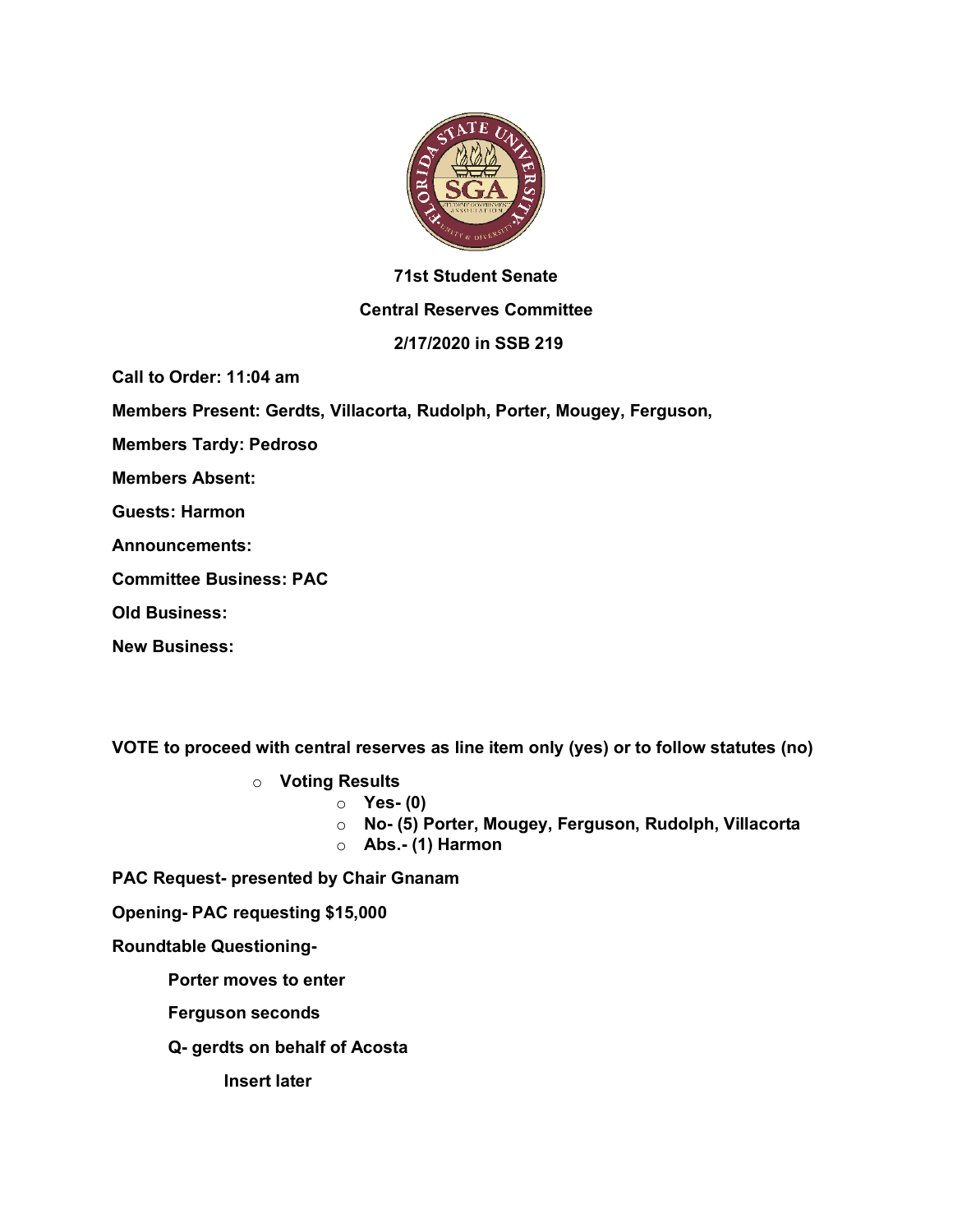**Q- Ferguson- what is left in your budget?**

**A: \$(update later)**

**Q- Rudolph- of the 64 requests in the previous fiscal year, how many were heard in the latter half of the year?**

**A: 15 requests from the end of spring break to the end of the fiscal year**

**Q- Gerdts- id you are not allocated your request, what is the minimum you'd need to fulfill requests?**

**A: \$8-10,000**

**Forensics- Presented by Gerdts**

**Opening- request for the speech side, debate has a larger endowment from alumni than speech does, \$2000 in expense for travel to nationals, can't go to RTAC since they are budgeted under SAP, \$2000 is the cheapest amount to fund travel to nationals, will only pay for travel, will not be used for registration or lodging, mission is to empower students, has climbed 15 spots in rankings in the last year, reached quarterfinals this year.**

**Roundtable Questioning-**

**Porter moves**

**Ferguson seconds**

**Q- Ferguson- this money is only for plane tickets?**

**A- Solely for air travel**

**Q- Porter- total cost for trip?**

**A- Rough estimate of \$4,500-5,000**

- **Q- Mougey- are you going to book the flights before deliberations?**
	- **A- Yes, we plan to cover the remainder, team is good at fundraising**

**Q- porter- how will you be getting to the airport?**

**A- We have alumni in Orlando and Jacksonville that would lodge us until the flight, and we would take personal vehicles or rrent a van**

**Q- Harmon- how will the date of this trip and the timing of the release of funds affect each other?**

**A- We aren't sure yet of who exactly is going, this is open to FSU students because forensics is a walk on team year round, someone could walk on tomorrow and qualify for nationals, we advertise year round and at involvement fairs**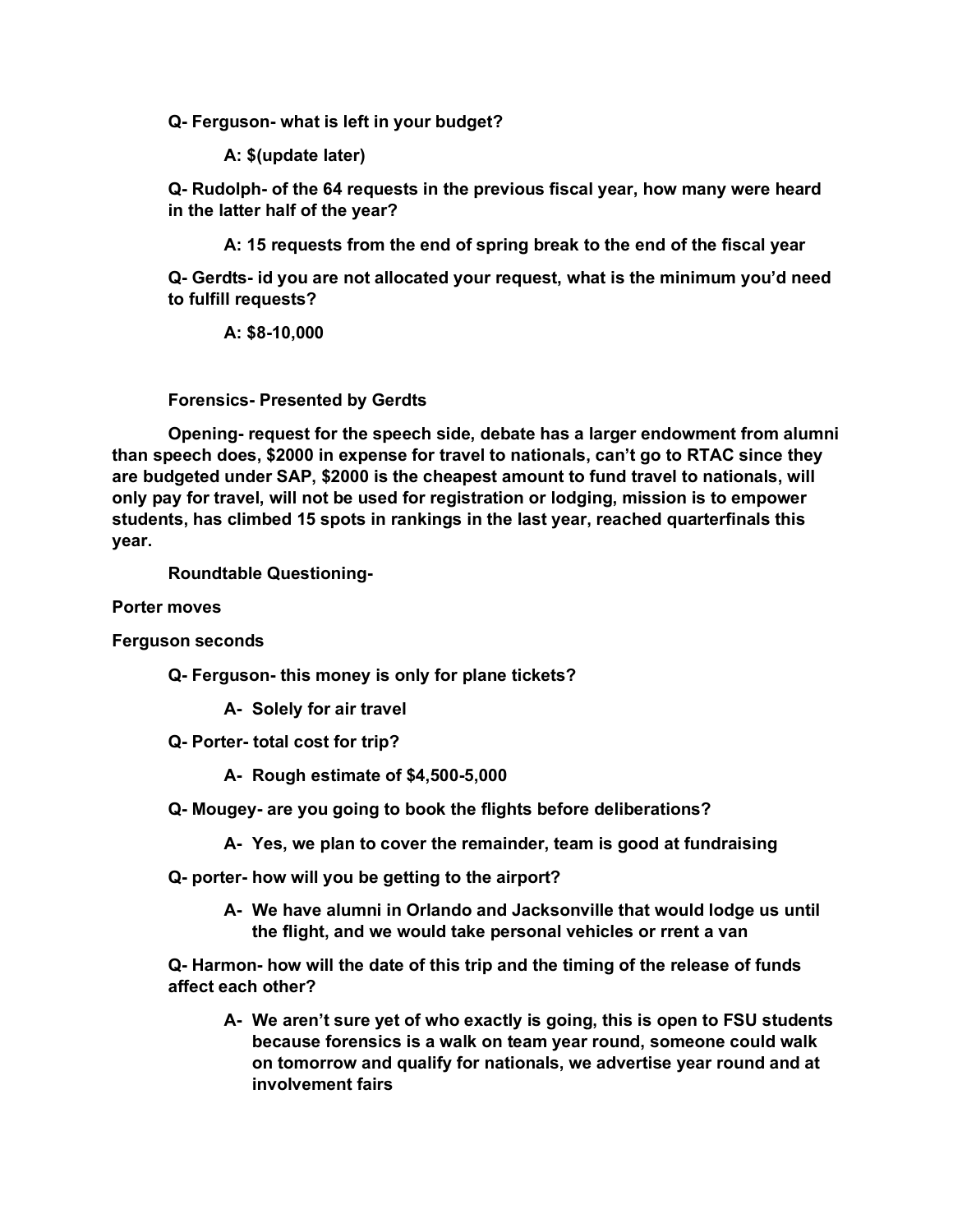**Porter moves to exit roundtable**

**Mougey seconds**

**Discussion roundtable**

**Porter- Less money allocated to PAC, more advertisement than ever as a resource, unfair to the RSOs and the committee members**

**Villacorta- Echo sentiments of Porter**

**Rudolph- is concerned with the appearance if there is money left over from PAC that it will be seen as unnecessary to fund them more**

**Villacorta moves to exit roundtable**

**Porter seconds**

- **Unfinished Business-**
- **Final Announcements-** Gerdts- sorry for confusion, will check with Acosta, good first meeting

Villacorta- support academic programs

- **Date and Time of Next Meeting-**
- **Adjourned-** 11:54 am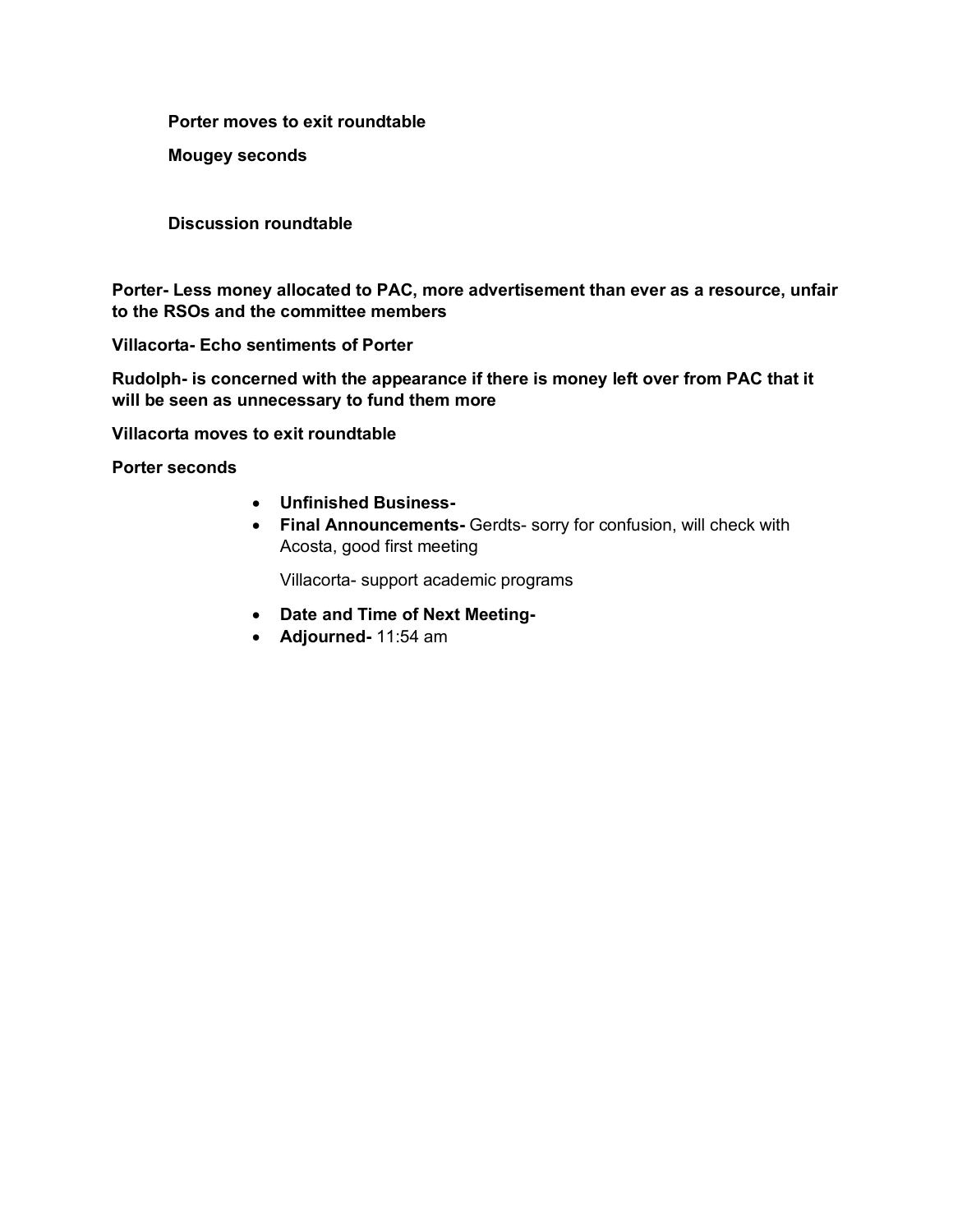

## **71st Student Senate**

### **Central Reserves Committee**

### **2/18/2020 in SSB 219**

**Call to Order: 10:50pm**

**Members Present: Chair Gerdts, Senator Porter, Pro Temp Harmon, Chair Daraldik** 

**Members Tardy:** 

**Members Absent:**

**Guests:** 

**Announcements:** 

**Committee Business:** 

**Campus Recreation Business**

**Old Business:** 

**New Business:**

- **Campus Recreation**
	- o **Opening Statement- 5 minutes for CR opening** 
		- **David Peters, Chris Morris and more**
		- **Goes straight into the numbers**
		- **4 ;main things in the request**
			- **12 Passenger van**
			- **Field Lining Machine**
			- **Indoor Climbing wall**
			- **5K Race Timing Equipment**
				- o **\$100,970 Total Request**
		- **The use for the new van would be to replace one of the current vans that is costing them more than it is giving.**
		- **This van costs approximately 33k**
		- **Multi-year use of the van**
		- **The new field lining system is an auto liner, and would paint lines very accurately**
		- **This machine costs approximately 47.5K**
		- **The new Freedom Indoor Climbing Wall**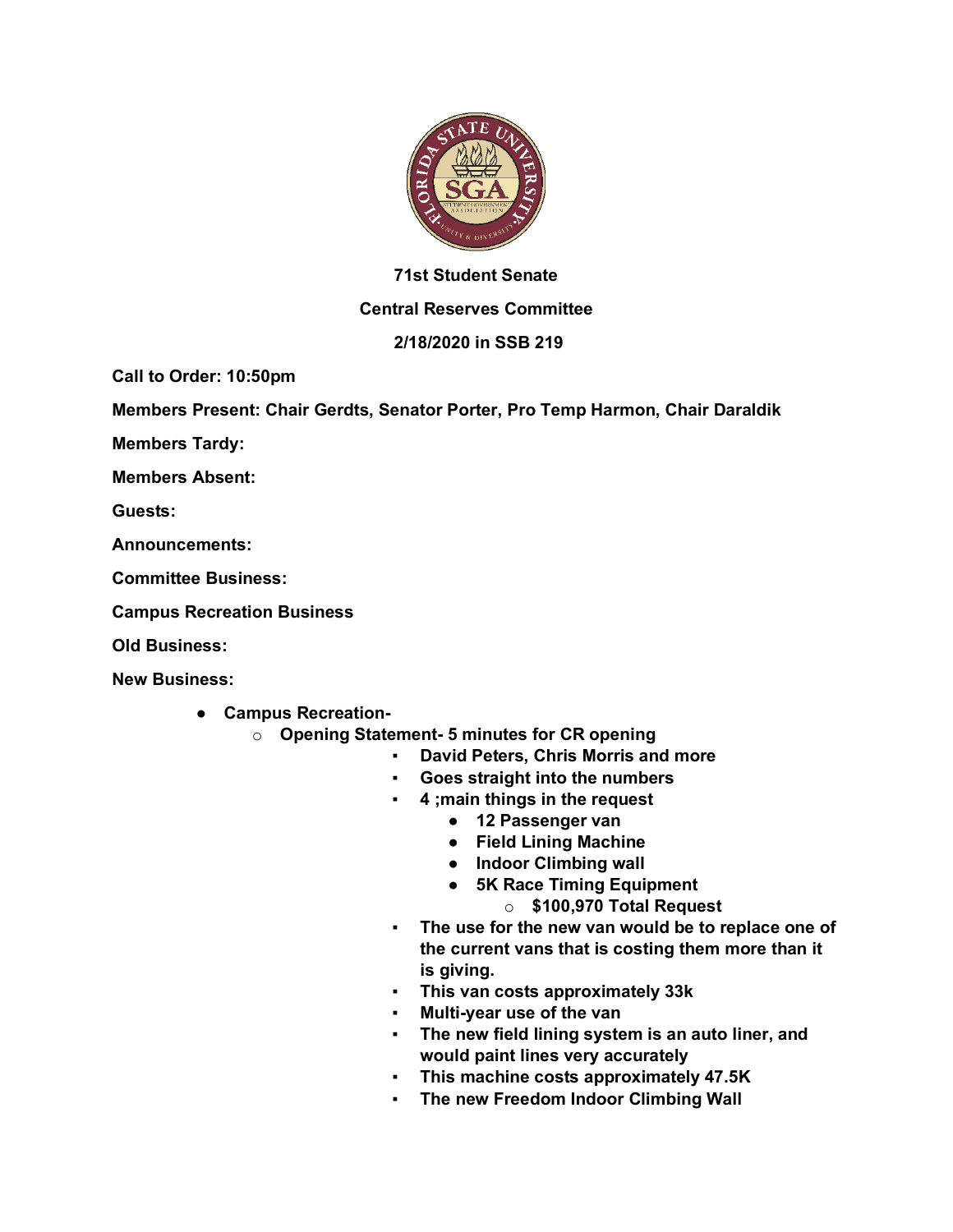- **They feel it would be a great addition to the Leach Center**
- **Approximate cost is 10k**
- **Also a new 5K Race Timing Equipment**
- **This impacts Campus Rec and the Student Body**
- Approximately 10K to purchase.
- o **Questions Related to Request-**
	- **Gerdts - Would the 5K timing equipment be available to students without a renting cost?**
		- o **The staff would ensure proper use, but no rental fee**
		- o **Non FSU-students however would get charged if they wanted to use it**
	- **Daraldik- Can the Automated Sports Field Lining System line multiple field at the same time?**
		- o **The machine can see the big picture and do as many as needed**
	- **Mougey - What type of paint would you be using?** o **Water Based Paint**
	- **Mougey - Will you be able to host more events?**
		- o **No it will help with efficiency not creating more time.**
	- **Mougey - Will there be savings on operation costs?**
		- o **It will help with the fact that less employees will have to paint - 50% decrease however students will just be redistributed not fired.**
	- **Gerdts - How long do you expect each piece to last?**
		- o **Van - 10 years**
		- o **Lining System - (Has an 8 year warranty) approximately** 
			- **Usually purchase 3 machines every year at a cost of \$1500 - \$3000. Therefore, after approximately 5.33 years it'll pay for itself.**
		- o **Indoor Climbing Wall - 10 year warranty**
		- o **5K Race Timing - it's a fancy stopwatch and is reusable and they believe it will last at least 10 years.**
	- **Daraldik - Would funding this request bring down future requests?**
		- o **No, for operation costs, but future one time purchases would be.**
	- **Mougey - Would safety be included in the cost for the Climbing wall?**
		- o **Yes, matts and such would be included**
	- **Rudolph- How often do you use your van fleet?**
		- o **multiple weekends when running all vans, especially in fall and spring, student employees use them for professional development trips**
- o **Deliberations**
	- o Roundtable

RTAC-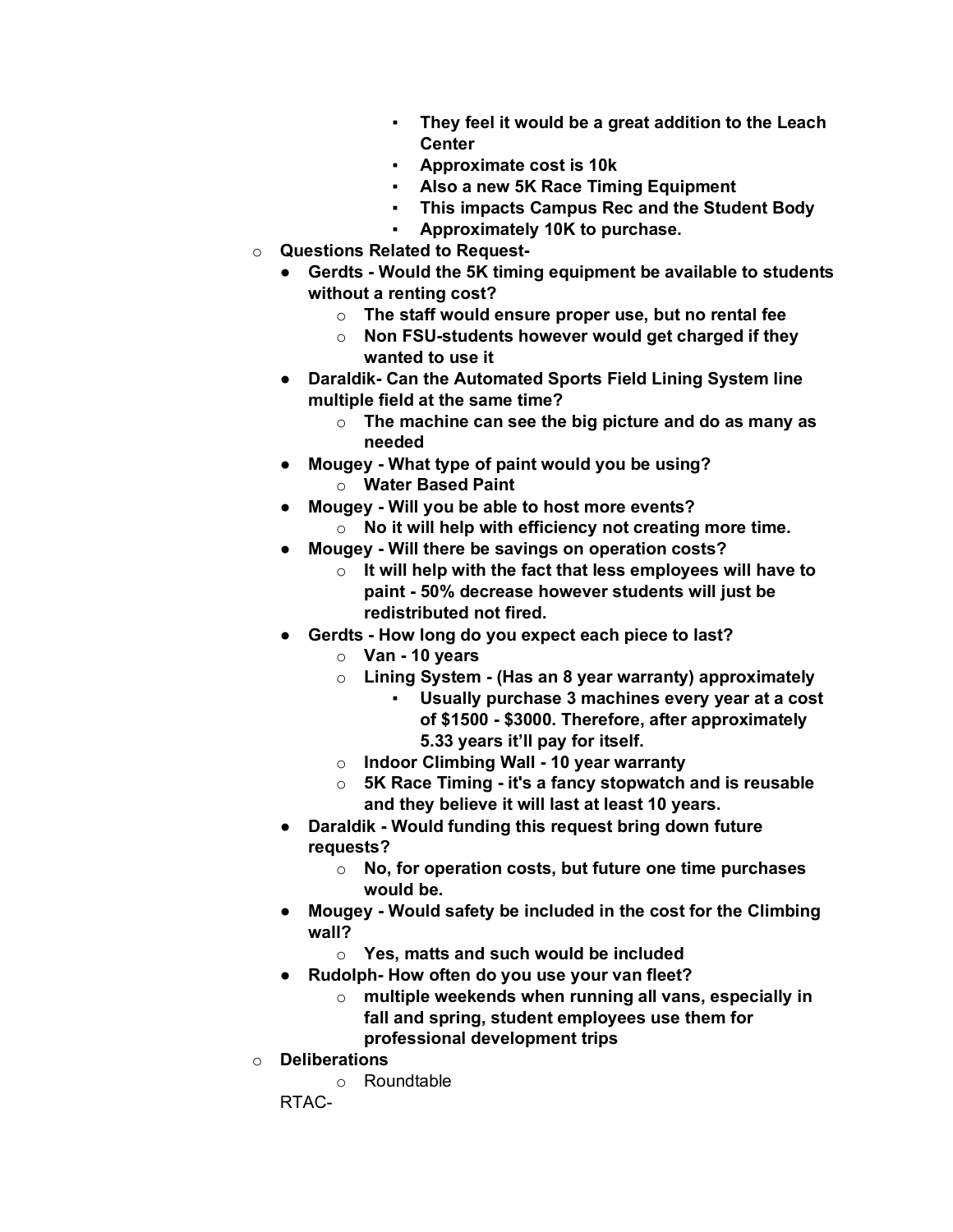Requesting \$15,000

Questions

Rudolph- was the \$85,000 the total allocated budget?

Yes

Gerdts- average requests?

5-7 a week, consistently more than past years, doesn't believe it will slow down after spring break as it has before

Expected around 5 a week after spring break and before finals Rudolph- do you know how many requests you had in total last year to now?

Getting more requests than normal

Mougey- if the current amount is gone what happens in summer? RTAC doesn't operate during summer

Mougey- what is the lowest minimum you could work with? \$5-7,000

- **Unfinished Business-**
- **Final Announcements-**
- **Date and Time of Next Meeting-**
- **Adjourned-**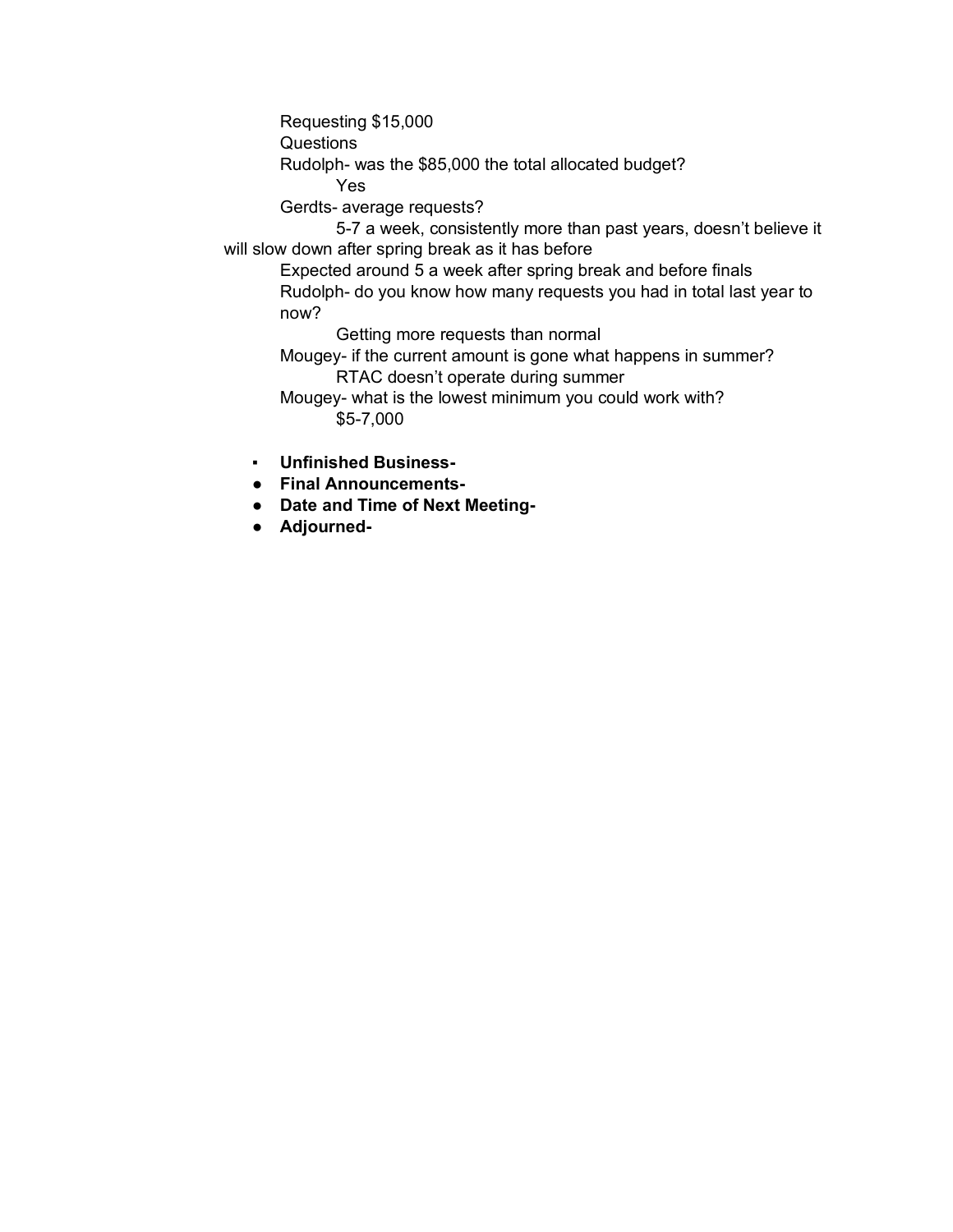

# **72nd Student Senate Central Reserves 2/20/20 in SSB 219**

**Call to Order: 9:08**

**Members Present: Porter, Sojos, Rudolph, Ferguson, Mougey**

**Members Tardy:** 

**Members Absent:**

**Guests:** 

**Announcements:** 

#### **Committee Business:**

### - **Thomas Driscoll Senior Class Council Request**

- **Opening:** Budget cuts hurt Senior Class Council. Funds for the Senior Toast are increasing sucking up more of the budget, and the away game viewings of Football and now Basketball do require funds. SCC funds a huge number of events which means saving funds is extremely important. Away Game viewings cost 1,500 dollars for every away game viewing. If funded, costs would fall to 454 dollars, and the projector saves 30,000 dollars over the 10 year lifespan. Will be working with the ASLC. Request is 3305 dollars and is OCO but below the 5,000 dollar threshold.
- **Question and Answer:**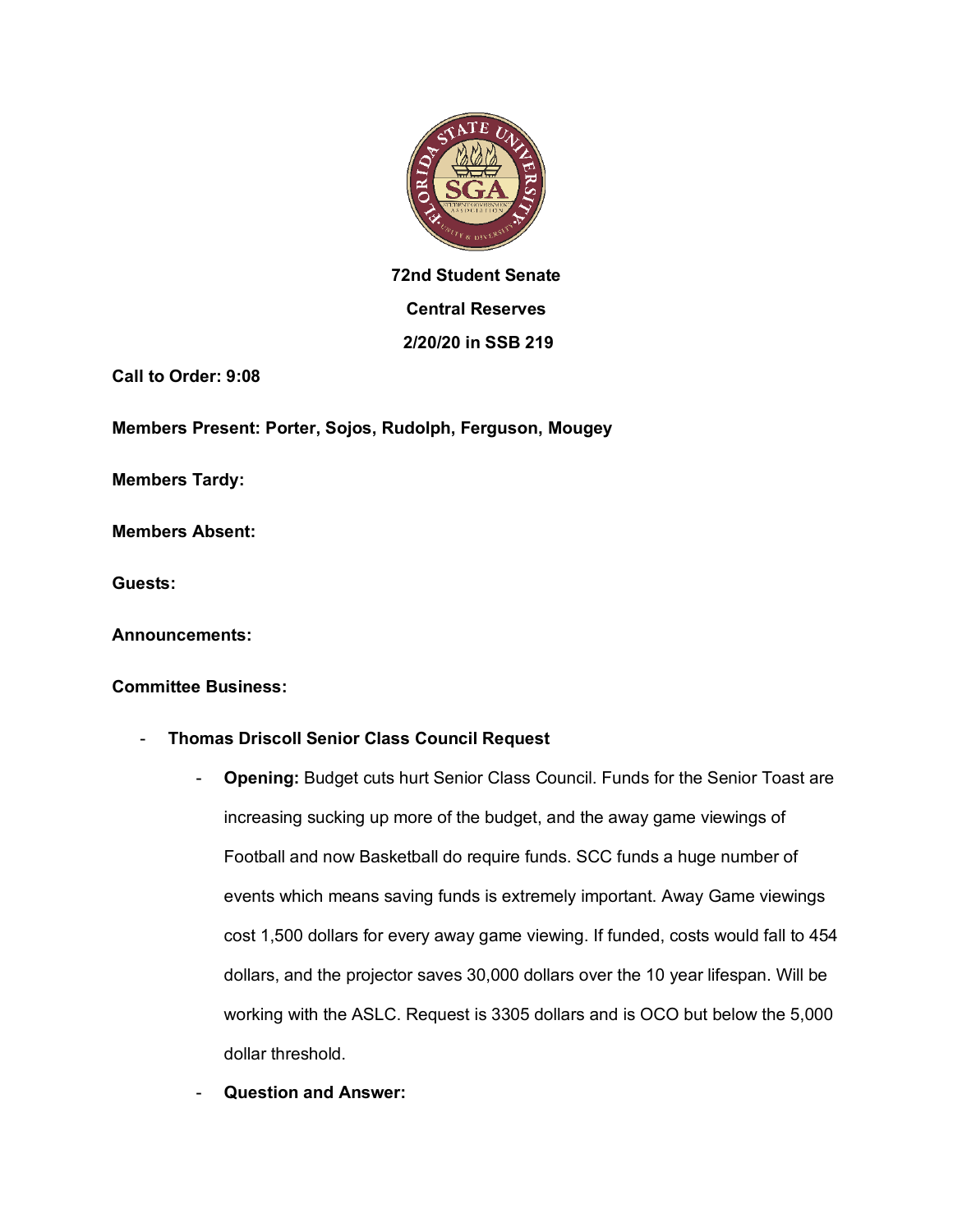- **Porter:** 2,971 dollars for the projectors and 400 dollars for cases to store them, is that correct?
	- **Driscoll:** yes
- **Mougey:** Do you need other speakers?
	- **Driscoll:** Yes, those are included with the speakers
- Rudolph: Since ASLC is storing it, will SCC have priority?
	- **Driscoll:** Yes. We just have to send a list of dates.
- **Ferguson:** Could you fund this if you don't get your full request?
	- **Driscoll:** No
- Center for Global Engagement
	- CGE
	- International coffee hour, every Friday features a culture from rSOs at no cost, 46 held annually, served over 7000 people, about \$400 per event, \$5000 estimate in maintenance costs, currently having to pay \$7000 to fix oven, engage your world series brings experts to speak about issues, 80-100 attendees a month, average of 250-300 students at each event
	- **Roundtable**
	- Porter- installation cost wasn't part of request, do you need that as well?
	- Yes, written install quote only became available yesterday
	- Rudolph- why this specific machine?
	- Same make, so some of the gear they already have will carry over, some parts are obsolete
	- Gerdts- cost of maintenance per year of current system?
	- \$350 to \$400 for regular maintenance, cleaning costs \$250-\$300
	- Roughly \$500-\$800 a year
	- Gerdts- how long do you expect the new unit to last?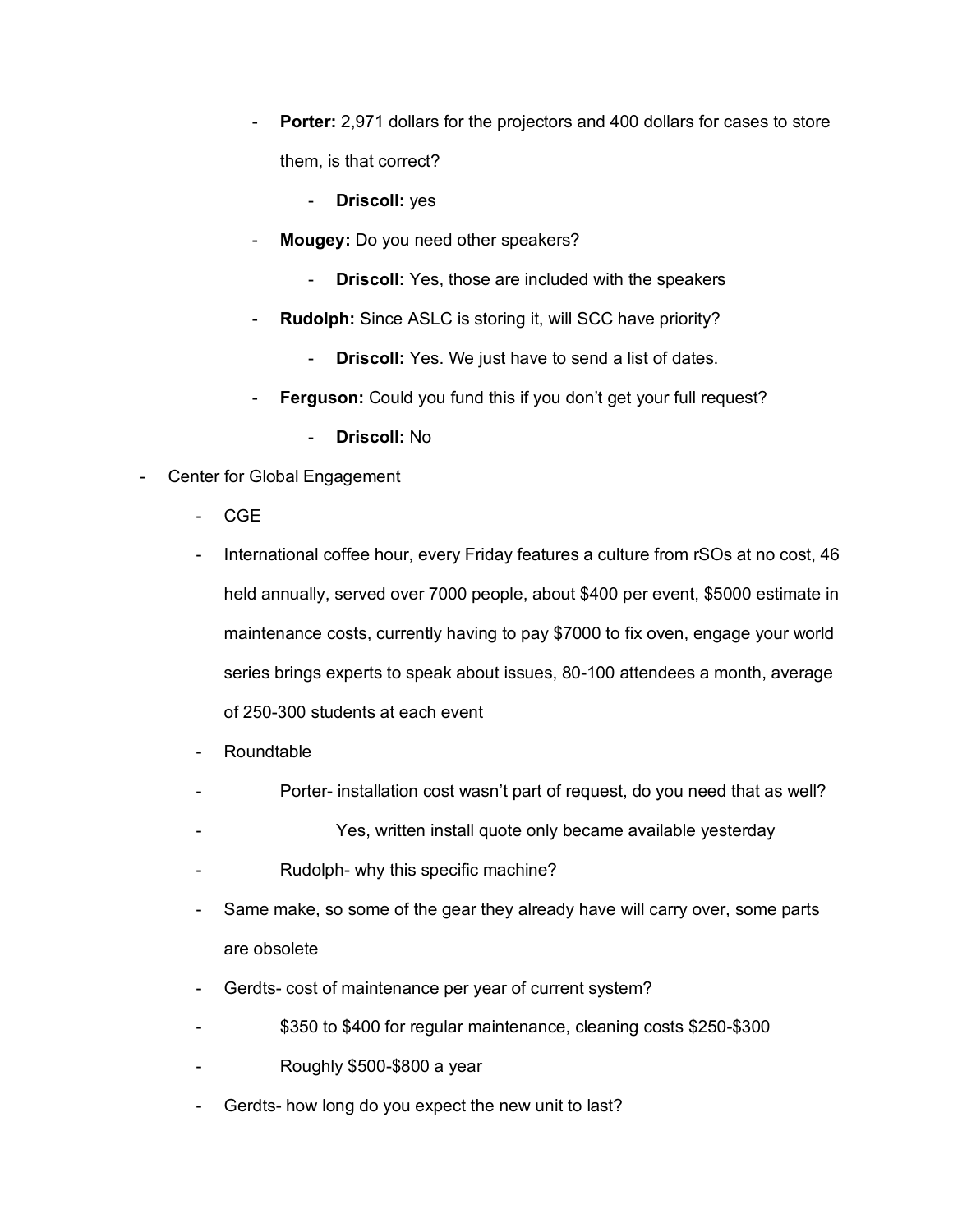- Hopefully 10 years
- Rudolph- will this be replacing the old models?
- Yes, it will take the place of the old ones
- Porter- will the filter replacement cost less?
- Yes, will save about \$250 per replacement period every 6 months
- Oglesby Union
- The union facilities have been serving the student body for ever 50 years, we're open most of the day every day for the students, the programming continues even with the main union buildings being replaced, student engagement is critical to student retention and success, union has not been able to generate revenue due to the construction and so won't have much funds when the new union opens, Moore auditorium lobby is outdated and needs to be refreshed to match the rest of the new union, the ASLC has been chopped up since it was built and new additions do not match the original plans very well and causes problems with space and HVAC
- **Roundtable**
- Sojos- Why didn't the original cost of the new union cover the renovation to Moore?
- That wasn't an option available to us, the new union project is already over budget and extra money just isn't there
- Rudolph- So Moore isn't going anywhere?
- It isn't, there isn't an equivalent space elsewhere on campus or in the new union project
- Fergusen- Where did the rest of the money come from?